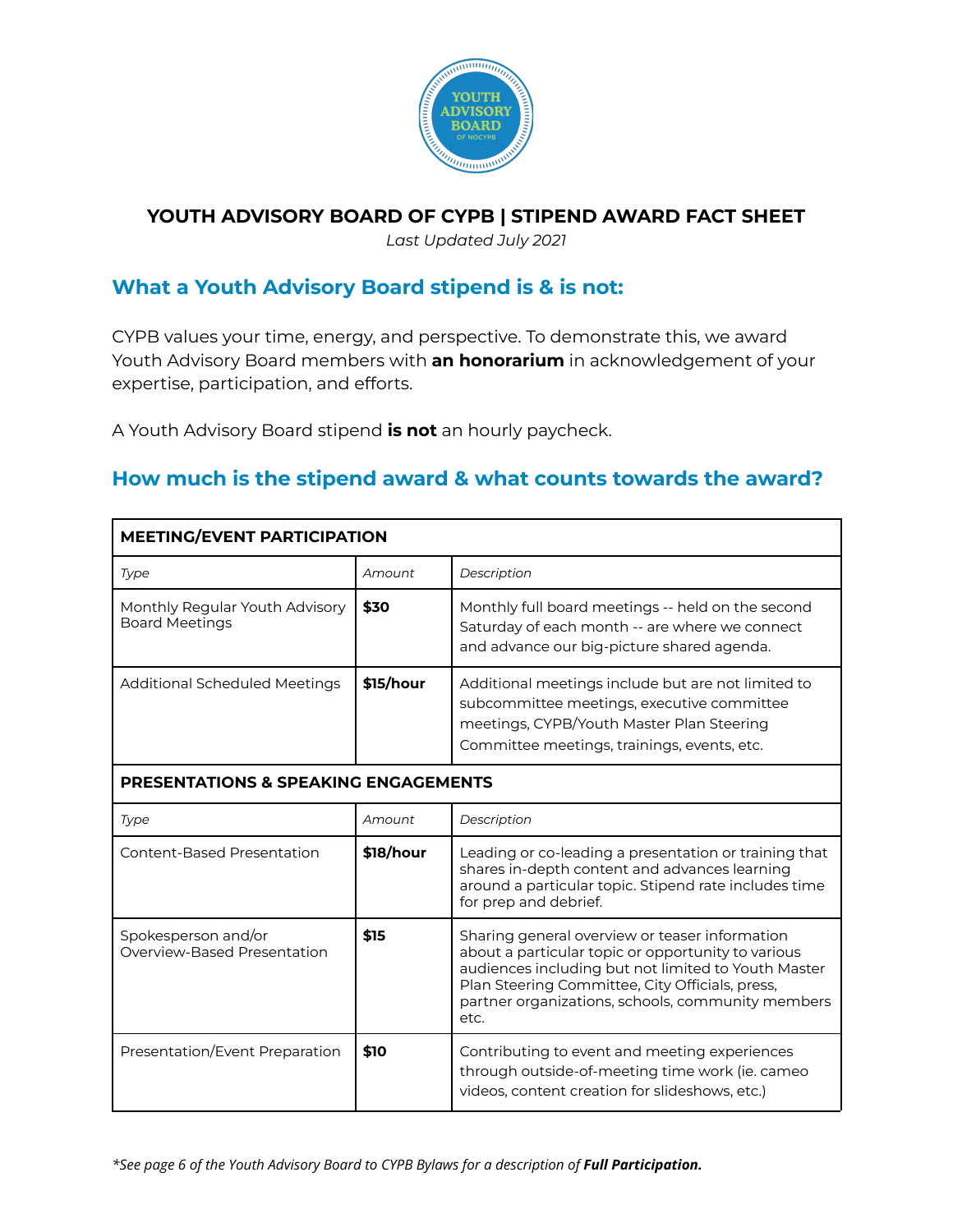# **What if I can't make a scheduled meeting? What if I can't stay the whole time?**

Nothing is quite the same as having your voice, presence, and perspective in the room, be it virtual or physical. However, we understand that life happens and things come up.

If you are unable to attend a meeting in full or at all, please let a CYPB Team Member know as soon as possible. If you couldn't let us know in advance, be sure to follow-up afterwards and check to see what information and/or activity you missed.

| <b>FULL ABSENCE</b>                                                 |            |                                                                                                                                                                                                                |
|---------------------------------------------------------------------|------------|----------------------------------------------------------------------------------------------------------------------------------------------------------------------------------------------------------------|
| Type                                                                | Amount     | Description                                                                                                                                                                                                    |
| Monthly Regular Youth Advisory<br><b>Board Meetings</b>             | \$10       | Based on your review of the recorded meeting<br>and/or materials shared in monthly meeting<br>follow-up email and completion of an identified<br>activity related to our work together during that<br>meeting. |
| <b>Additional Scheduled Meetings</b>                                | N/A        | No stipends are awarded for absences in additional<br>meetings. These meetings are more frequent, and<br>we'll hope to see you at the next one!                                                                |
| <b>PARTIAL PARTICIPATION</b>                                        |            |                                                                                                                                                                                                                |
| Type                                                                | Amount     | Description                                                                                                                                                                                                    |
| Attendance and full<br>participation in at least 60% of<br>meeting  | <b>TBD</b> | Full amount allocated for the meeting. See table<br>above for stipend amount breakdown.<br>Does not apply to presentations/speaking<br>engagements, which will be handled on a<br>case-by-case basis.          |
| Attendance and full<br>participation in less than 60% of<br>meeting | \$10       | Flat rate for showing up and fully participating<br>where possible.                                                                                                                                            |

#### **How do I receive my stipend? How often?**

Stipends are processed as direct bank transfers to Youth Advisory Board Members. Your stipend will be electronically deposited into a bank account associated with your name.

Stipends are directly transferred to your account every other month. Each stipend accounts for two months unless otherwise stated.

*\*See page 6 of the [Youth Advisory Board to CYPB Bylaws](https://docs.google.com/document/d/1ePm2pm52hg9uPDvji7Pc1-MO6I9UADotUhRr2w59MGE/edit?usp=sharing) for a description of Full Participation.*